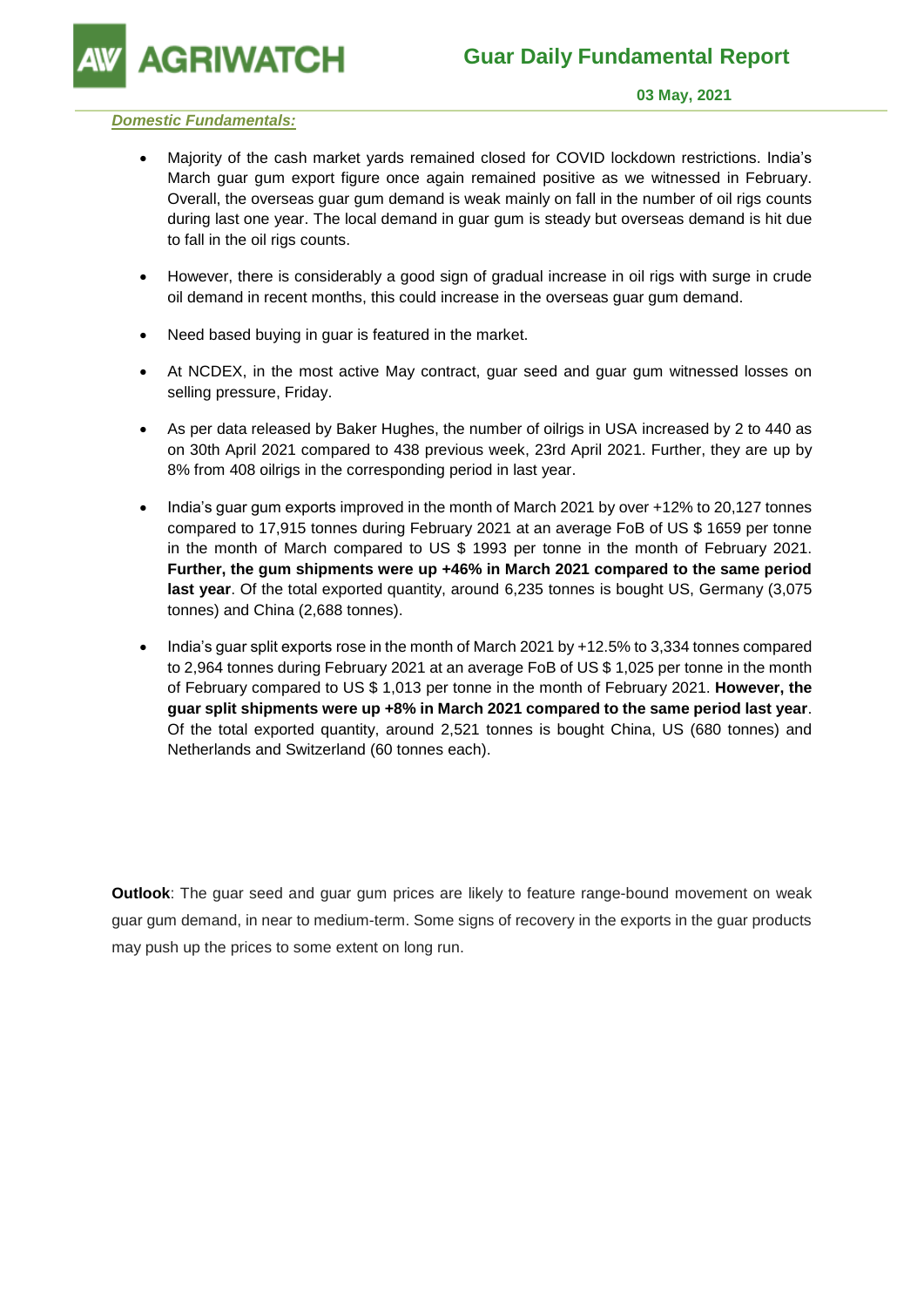# **AGRIWATCH**

**AW** 

## **Guar Daily Fundamental Report**

 **03 May, 2021** 

| <b>Guar Seed</b>                                              |     |      |      |           |      |       |         |                |              |
|---------------------------------------------------------------|-----|------|------|-----------|------|-------|---------|----------------|--------------|
| <sup>1</sup> Contract +/-\$ Open High Low Close Volume Change |     |      |      |           |      |       |         | O <sub>1</sub> | Οl<br>Change |
| Apr-21                                                        | -41 | 4070 |      | 4072 4025 | 4040 | 15605 | -9.340  | 38660          | 5425         |
| $May-21$                                                      | -48 | 4131 | 4140 | 4086      | 4101 | 9510  | -10.430 | 28360          | -980         |

| <b>Guar Gum</b> |          |      |      |      |       |        |                |       |         |
|-----------------|----------|------|------|------|-------|--------|----------------|-------|---------|
| <b>Contract</b> | $+/-$ \$ | Open | High | Low  | Close | Volume | Vol.<br>Change | OI    | Change  |
| Apr-21          | $-106$   | 6200 | 6206 | 6099 | 6105  | 10425  | $-3635$        | 24040 | 5805    |
| $May-21$        | $-97$    | 6274 | 6284 | 6205 | 6215  | 8025   | -4505          | 33535 | $-2355$ |

| <b>Guar Seed Stock Position &amp; EDD:</b> |              |                   |               |            |  |  |  |
|--------------------------------------------|--------------|-------------------|---------------|------------|--|--|--|
|                                            | <b>Demat</b> | <b>In-Process</b> | <b>Total</b>  | <b>EDD</b> |  |  |  |
| <b>Stocks</b>                              | 30-Apr-21    | 30-Apr-21         | 30-Apr-<br>21 | 25-Apr-21  |  |  |  |
| <b>Bikaner</b>                             | 28239        | $\Omega$          | 28239         | 8089       |  |  |  |
| <b>Deesa</b>                               | $\Omega$     | $\Omega$          | $\Omega$      | $\Omega$   |  |  |  |
| Sri Ganganagar                             | 3401         | 0                 | 3401          | 1576       |  |  |  |
| Jodhpur                                    | 1223         | $\Omega$          | 1223          | $\Omega$   |  |  |  |
| <b>Nokha</b>                               |              | 0                 | 0             | 366        |  |  |  |

| <b>Guar Gum Stock Position &amp; EDD:</b> |              |                   |               |            |  |  |  |
|-------------------------------------------|--------------|-------------------|---------------|------------|--|--|--|
|                                           | <b>Demat</b> | <b>In-Process</b> | Total         | <b>EDD</b> |  |  |  |
| <b>Stocks</b>                             | 30-Apr-21    | 30-Apr-21         | 30-Apr-<br>21 | 25-Apr-21  |  |  |  |
| Deesa                                     | 0            | $\Omega$          | 0             | 0          |  |  |  |
| <b>Bikaner</b>                            | 2406         | $\Omega$          | 2406          | 2057       |  |  |  |
| Jodhpur                                   | 10969        | 79                | 11048         | 2966       |  |  |  |
| <b>Nokha</b>                              | 4006         | 20                | 4026          | 1384       |  |  |  |
| Sri Ganganagar                            | 1752         | 0                 | 1752          | 2821       |  |  |  |

| <b>Churi and Korma Prices:</b> | 1-May-21       |            |
|--------------------------------|----------------|------------|
| <b>Commodity</b>               | <b>Center</b>  | Rs./75 kg. |
| Churi                          | Jodhpur        | <b>NR</b>  |
| Korma                          | Jodhpur        | <b>NR</b>  |
| <b>Churi</b>                   | Sri Ganganagar | NR.        |
| Korma                          | Sri Ganganagar | <b>NR</b>  |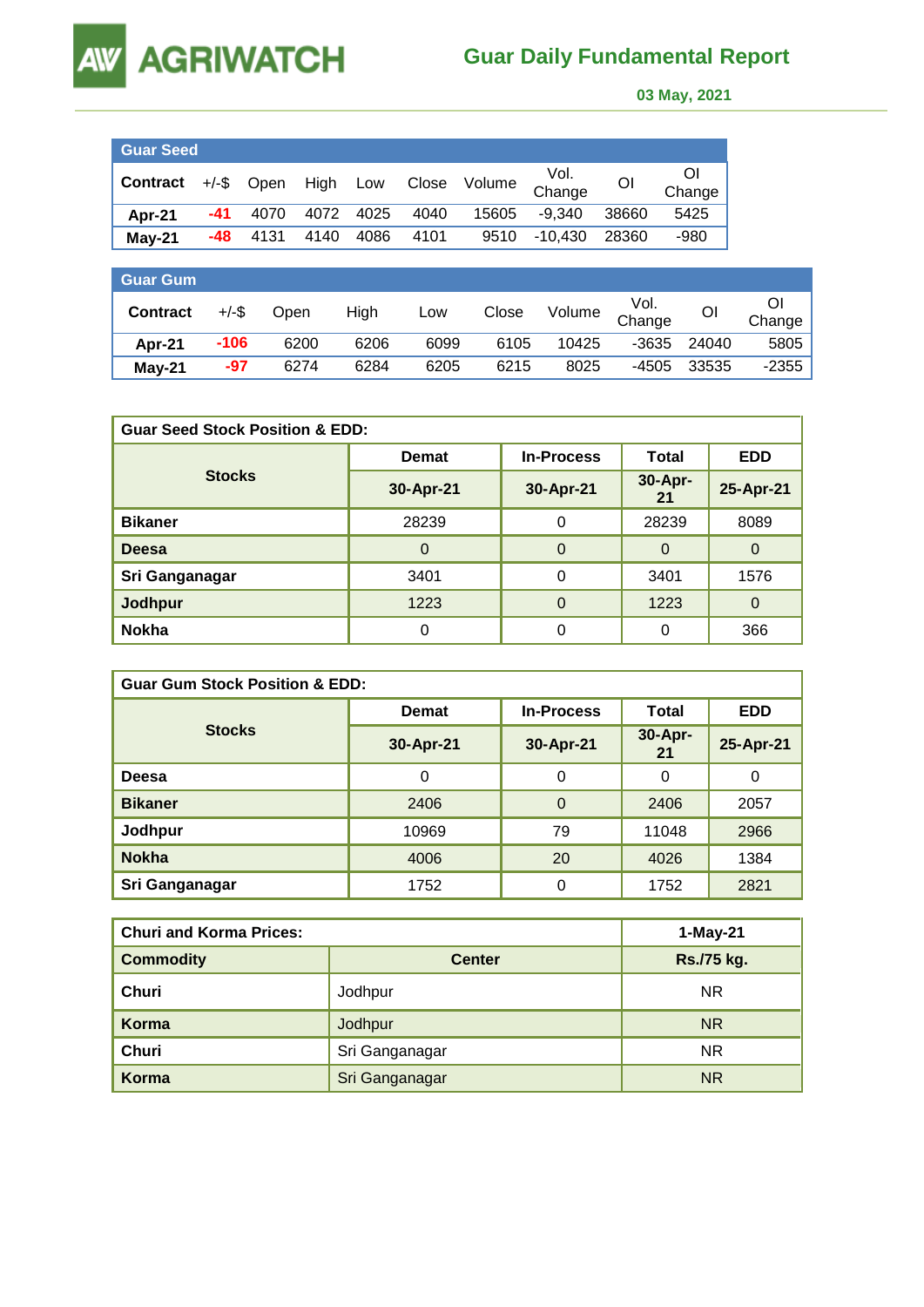

 **03 May, 2021** 

| <b>Guar Export Prices:</b>            |                   | 1-May-21      | 1-May-21      |
|---------------------------------------|-------------------|---------------|---------------|
|                                       | <b>Variety</b>    | Value (Rs/Kg) | Value (\$/MT) |
| <b>Guargum/Split (Mundra</b><br>Port) |                   | <b>NR</b>     | <b>NR</b>     |
|                                       | 200 Mesh 5000 CPS | <b>NR</b>     | <b>NR</b>     |
| <b>Guargum Powder</b>                 | 200 Mesh 3500 CPS | <b>NR</b>     | <b>NR</b>     |
|                                       | Meal $40%$        | <b>NR</b>     | <b>NR</b>     |
| <b>Guargum Meal</b>                   | Meal $50%$        | <b>NR</b>     | <b>NR</b>     |

| <b>Guar Seed Prices at Key Spot Markets:</b> |                 |                           |            |                        |                          |  |  |  |
|----------------------------------------------|-----------------|---------------------------|------------|------------------------|--------------------------|--|--|--|
| <b>Commodity</b>                             |                 |                           |            | <b>Prices (Rs/Qtl)</b> |                          |  |  |  |
| <b>Guar Seed</b>                             | <b>District</b> | <b>Centre</b>             | $1-May-21$ | 30-Apr-21              | <b>Change</b>            |  |  |  |
|                                              | Jodhpur         | Jodhpur (Loose)           | Closed     | Closed                 | $\blacksquare$           |  |  |  |
|                                              |                 | Jodhpur(Delivery)         | Closed     | Closed                 |                          |  |  |  |
|                                              |                 | Sri-Ganganagar(Loose)     | <b>NA</b>  | <b>NA</b>              |                          |  |  |  |
|                                              |                 | Sri-Ganganagar (Delivery) | <b>NA</b>  | <b>NA</b>              | $\blacksquare$           |  |  |  |
|                                              | Sri-Ganganagar  | Rawla (Loose)             | <b>NR</b>  | <b>NR</b>              |                          |  |  |  |
|                                              |                 | Gharsana (Loose)          | <b>NA</b>  | <b>NA</b>              | $\blacksquare$           |  |  |  |
|                                              |                 | Raisinghnagar (Loose)     | <b>NA</b>  | <b>NA</b>              | $\blacksquare$           |  |  |  |
|                                              | <b>Bikaner</b>  | Bikaner (Loose)           | Closed     | Closed                 |                          |  |  |  |
|                                              |                 | <b>Bikaner (Delivery)</b> | Closed     | Closed                 | $\blacksquare$           |  |  |  |
|                                              |                 | Nokha(Loose)              | Closed     | 3925                   |                          |  |  |  |
| Rajasthan                                    |                 | Nokha (Delivery)          | closed     | 4121                   | $\blacksquare$           |  |  |  |
|                                              |                 | Khajuwala (Loose)         | Closed     | <b>NA</b>              | $\blacksquare$           |  |  |  |
|                                              |                 | Khajuwala (Delivery)      | Closed     | <b>NA</b>              |                          |  |  |  |
|                                              |                 | Lunkaransar (Loose)       | Closed     | 3800                   | $\blacksquare$           |  |  |  |
|                                              |                 | Hanumangarh (Loose)       | <b>NA</b>  | <b>NA</b>              |                          |  |  |  |
|                                              |                 | Hanumangarh (Delivery)    | <b>NA</b>  | <b>NA</b>              |                          |  |  |  |
|                                              | Hanumangarh     | Nohar (Loose)             | <b>NR</b>  | <b>NR</b>              | $\overline{\phantom{0}}$ |  |  |  |
|                                              |                 | Pilibanga (Loose)         | <b>NA</b>  | <b>NA</b>              |                          |  |  |  |
|                                              | <b>Nagaur</b>   | Nagaur (Loose)            | <b>NR</b>  | <b>NR</b>              | L.                       |  |  |  |
|                                              | <b>Churu</b>    | Churu (Delivery)          | <b>NA</b>  | <b>NA</b>              |                          |  |  |  |
|                                              | <b>Alwar</b>    | Alwar (Loose)             | <b>NR</b>  | <b>NR</b>              |                          |  |  |  |
|                                              | <b>Hisar</b>    | Adampur (Loose)           | Closed     | 3950                   | $\blacksquare$           |  |  |  |
|                                              |                 | Adampur (Delivery)        | Closed     | 4148                   |                          |  |  |  |
| Haryana                                      |                 | Bhiwani (Delivery)        | Closed     | 3900                   |                          |  |  |  |
|                                              | <b>Bhiwani</b>  | Siwani (Loose)            | 4020       | 4030                   | $-10$                    |  |  |  |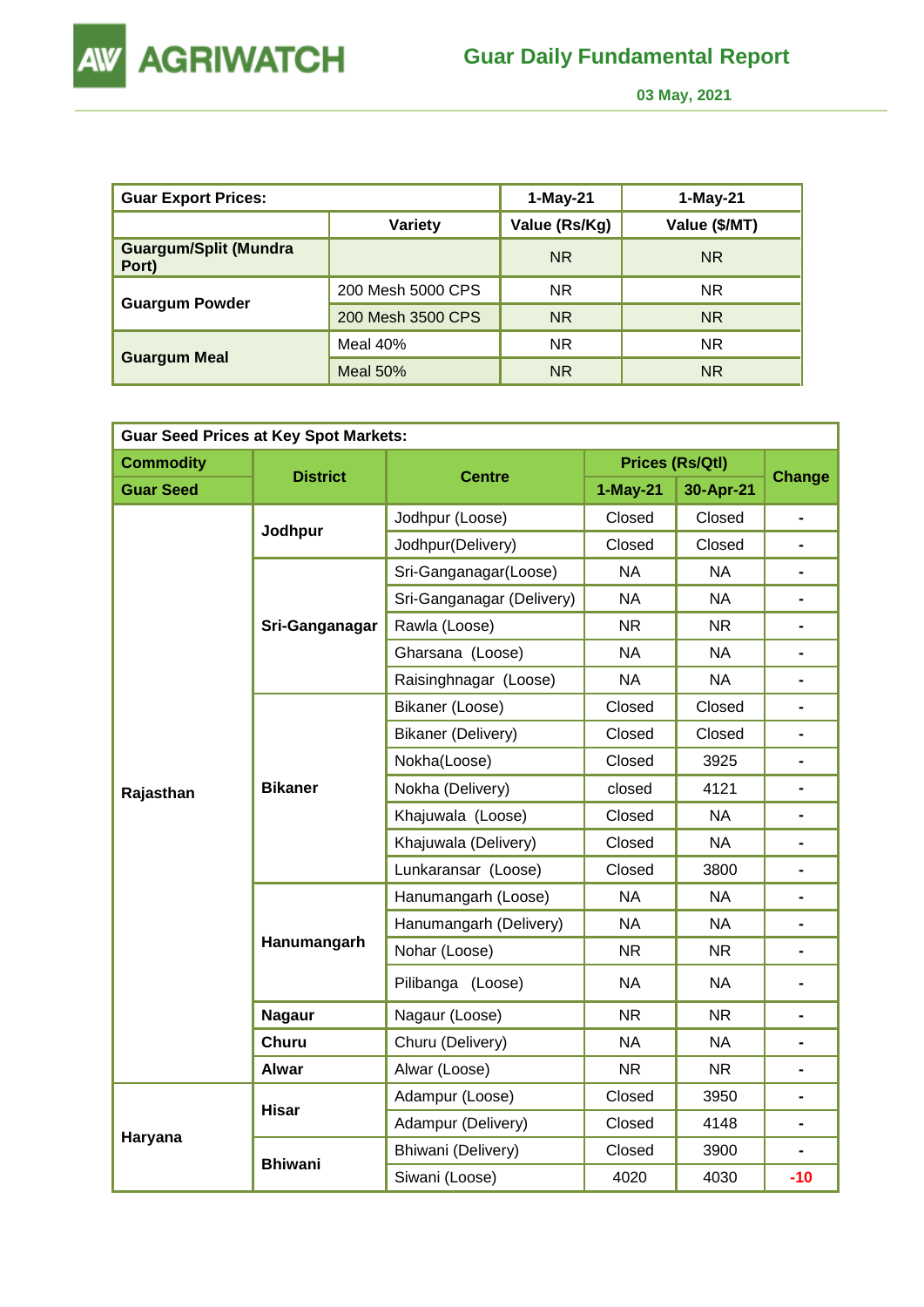

## **Guar Daily Fundamental Report**

|                       |                    | 03 May, 2021        |           |           |                |  |
|-----------------------|--------------------|---------------------|-----------|-----------|----------------|--|
|                       | <b>Sirsa</b>       | Sirsa (Loose)       | Closed    | <b>NA</b> | $\blacksquare$ |  |
|                       |                    | Dhabwali (Loose)    | <b>NA</b> | <b>NA</b> |                |  |
|                       |                    | Dhabwali (Delivery) | <b>NA</b> | <b>NA</b> |                |  |
|                       |                    | Ellanabad (Loose)   | <b>NR</b> | <b>NR</b> | -              |  |
|                       | Fatehabad          | Fatehabad (Loose)   | Closed    | 3900      | -              |  |
|                       | <b>Banaskantha</b> | Deesa (Loose)       | <b>NA</b> | <b>NA</b> | $\blacksquare$ |  |
|                       | Patan              | Patan (Loose)       | Closed    | Closed    | -              |  |
| Gujarat               | Rajkot             | Rajkot (Loose)      | Closed    | Closed    |                |  |
|                       | Jamnagar           | Dhrol (Loose)       | NA        | NA        |                |  |
| <b>Madhya Pradesh</b> | <b>Gwalior</b>     | Dabra (Loose)       | <b>NR</b> | NR.       |                |  |
| <b>Guar Gum</b>       |                    |                     |           |           |                |  |
|                       | Jodhpur            | Jodhpur             | Closed    | Closed    | -              |  |
| Rajasthan             | <b>Alwar</b>       | Alwar               | <b>NR</b> | <b>NR</b> | $\blacksquare$ |  |
|                       | Hanumangarh        | Nohar               | <b>NR</b> | <b>NR</b> | $\blacksquare$ |  |
|                       | <b>Bhiwani</b>     | <b>Bhiwani</b>      | Closed    | 6200      | $\blacksquare$ |  |
| Haryana               |                    | <b>Sirsa</b>        | Closed    | 6200      |                |  |
|                       | <b>Sirsa</b>       | <b>Dhabwali</b>     | <b>NA</b> | <b>NA</b> |                |  |
|                       |                    | Ellanabad           | <b>NR</b> | NR.       |                |  |
|                       | <b>Fatehabad</b>   | Fatehabad           | Closed    | 6200      |                |  |

| <b>Guar Seed Arrivals in Key Centers</b> |                 |                |                            |           |                |  |  |
|------------------------------------------|-----------------|----------------|----------------------------|-----------|----------------|--|--|
| <b>Commodity</b>                         |                 |                | <b>Arrivals (Quintals)</b> |           |                |  |  |
| <b>Guar Seed</b>                         | <b>District</b> | <b>Centre</b>  | $1-May-21$                 | 30-Apr-21 | <b>Change</b>  |  |  |
|                                          | Jodhpur         | Jodhpur        | Closed                     | Closed    | $\blacksquare$ |  |  |
|                                          |                 | Sri-Ganganagar | <b>NA</b>                  | <b>NA</b> | $\blacksquare$ |  |  |
|                                          |                 | Rawla          | <b>NR</b>                  | <b>NR</b> | $\blacksquare$ |  |  |
|                                          | Sri-Ganganagar  | Gharsana       | <b>NA</b>                  | <b>NA</b> | $\blacksquare$ |  |  |
|                                          |                 | Raisinghnagar  | <b>NA</b>                  | <b>NA</b> | $\blacksquare$ |  |  |
|                                          | <b>Bikaner</b>  | Bikaner        | Closed                     | Closed    | $\blacksquare$ |  |  |
|                                          |                 | Nokha          | Closed                     | 200       | $\blacksquare$ |  |  |
| Rajasthan                                |                 | Khajuwala      | Closed                     | <b>NA</b> |                |  |  |
|                                          |                 | Lunkaransar    | Closed                     | 200       |                |  |  |
|                                          | Hanumangarh     | Hanumangarh    | <b>NA</b>                  | <b>NA</b> | $\blacksquare$ |  |  |
|                                          |                 | Nohar          | <b>NR</b>                  | <b>NR</b> | $\blacksquare$ |  |  |
|                                          |                 | Pilibanga      | <b>NA</b>                  | <b>NA</b> |                |  |  |
|                                          | <b>Nagaur</b>   | Nagaur         | <b>NR</b>                  | <b>NR</b> |                |  |  |
|                                          | <b>Churu</b>    | Churu          | <b>NA</b>                  | <b>NA</b> |                |  |  |
|                                          | <b>Alwar</b>    | Alwar          | <b>NR</b>                  | <b>NR</b> |                |  |  |
| Haryana                                  | <b>Hisar</b>    | Adampur        | Closed                     | 300       |                |  |  |